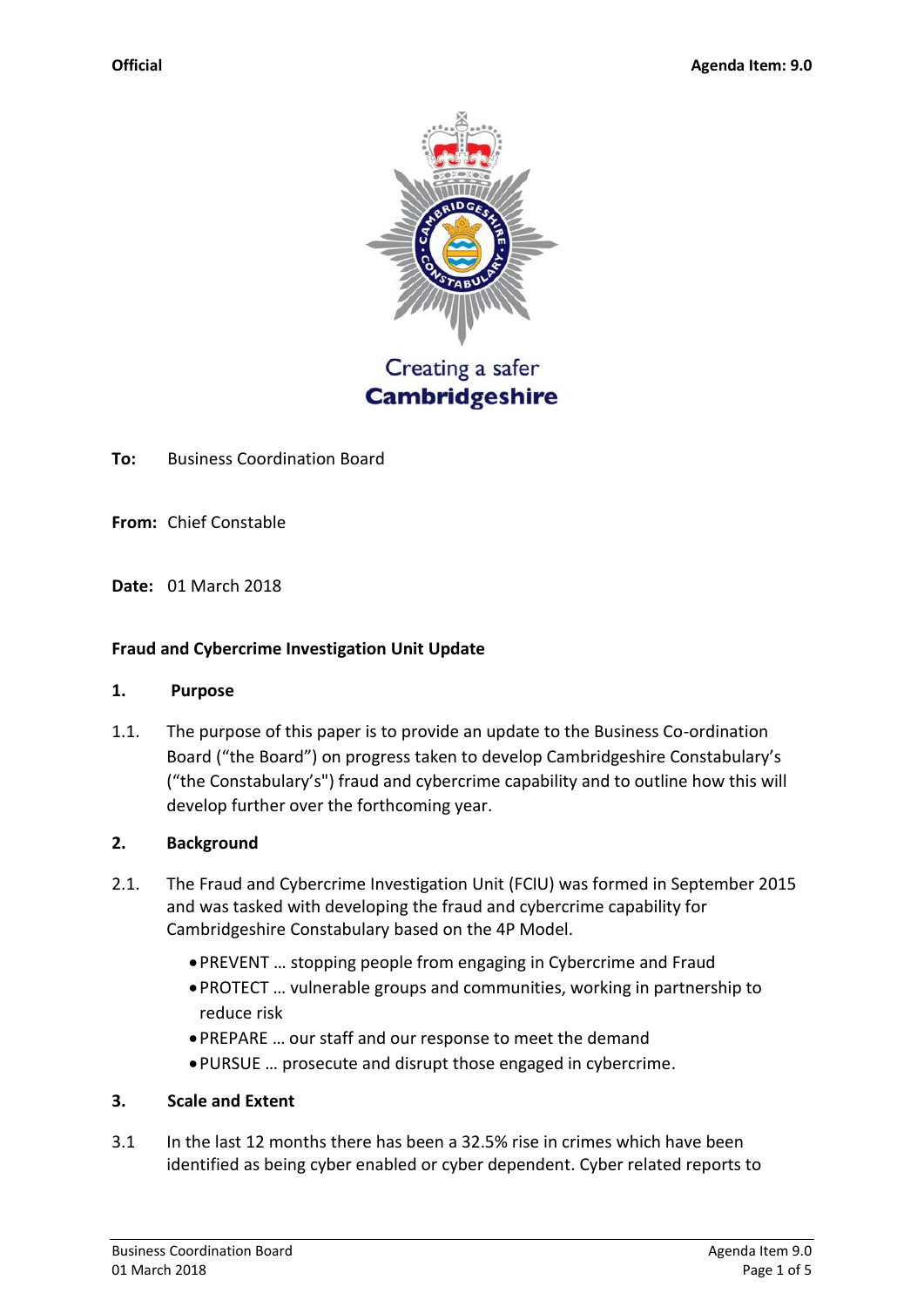Action Fraud have risen by 29%. It is recognised that in line with national research, there is likely to be under reporting.

- 3.2 41% of recorded cyber offences relate to crime categorised as violence against the person, which includes harassment and various forms of malicious communications. 25% related to fraud and 10% theft and handling offences.
- 3.3 The greatest volume of offences are recorded in the Peterborough local authority area (28%) and across the county, of known victims, 64% are female. Of known suspects, 75% are male.
- 3.4 The impact of non-acquisitive crimes cannot be measured, but data shows that the average financial loss is £4,246. There is a wide variation across the crimes from less than £1000 to over £100,000.

## **4. Prevent**

- 4.1 Two prevent officers are now employed in ERSOU. They are tasked with identification of high risk subjects who might be drawn into cybercrime through experimentation. These roles seek to divert people by introducing them to legitimate pathways, such as STEMETTES, The National Cyber Security Challenge as well as local projects. These staff members are new in post but it is expected that there will be good liaison between them and the FCIU.
- 4.2 The FCIU conduct a response to "Prevent" individuals, servicing cease and desist notices.
- 4.3 The FCIU hold a list of legitimate coding opportunities for individuals to become involved in.
- 4.4 There is a referral pathway to the National Crime Agency (NCA) for individuals who are at risk of committing crime or who have already committed low level cyber offences. The programme is designed to route their interests into legitimate pathways including streaming into government services.

# **5. Protect**

- 5.1 A Cyber Security Adviser has been in post since February 2016 and focuses on small to medium-sized businesses within Cambridgeshire.
- 5.2 The Cyber Security Advisor engages with businesses and communities within Cambridgeshire and Peterborough to provide cybercrime and fraud prevention advice (i.e., through presentations, signposting to relevant trusted websites for free and impartial advice, sharing relevant campaigns from partners).
- 5.3 They also:
	- i. Analyse datasets and profiles received from Action Fraud to inform decisions on force strategic action working with internal and external stakeholders and partner agencies to raise awareness of current trends in cybercrime and fraud.
	- ii. Create and maintain a network of relationships within government, law enforcement (local, regional, national and international), industry, academia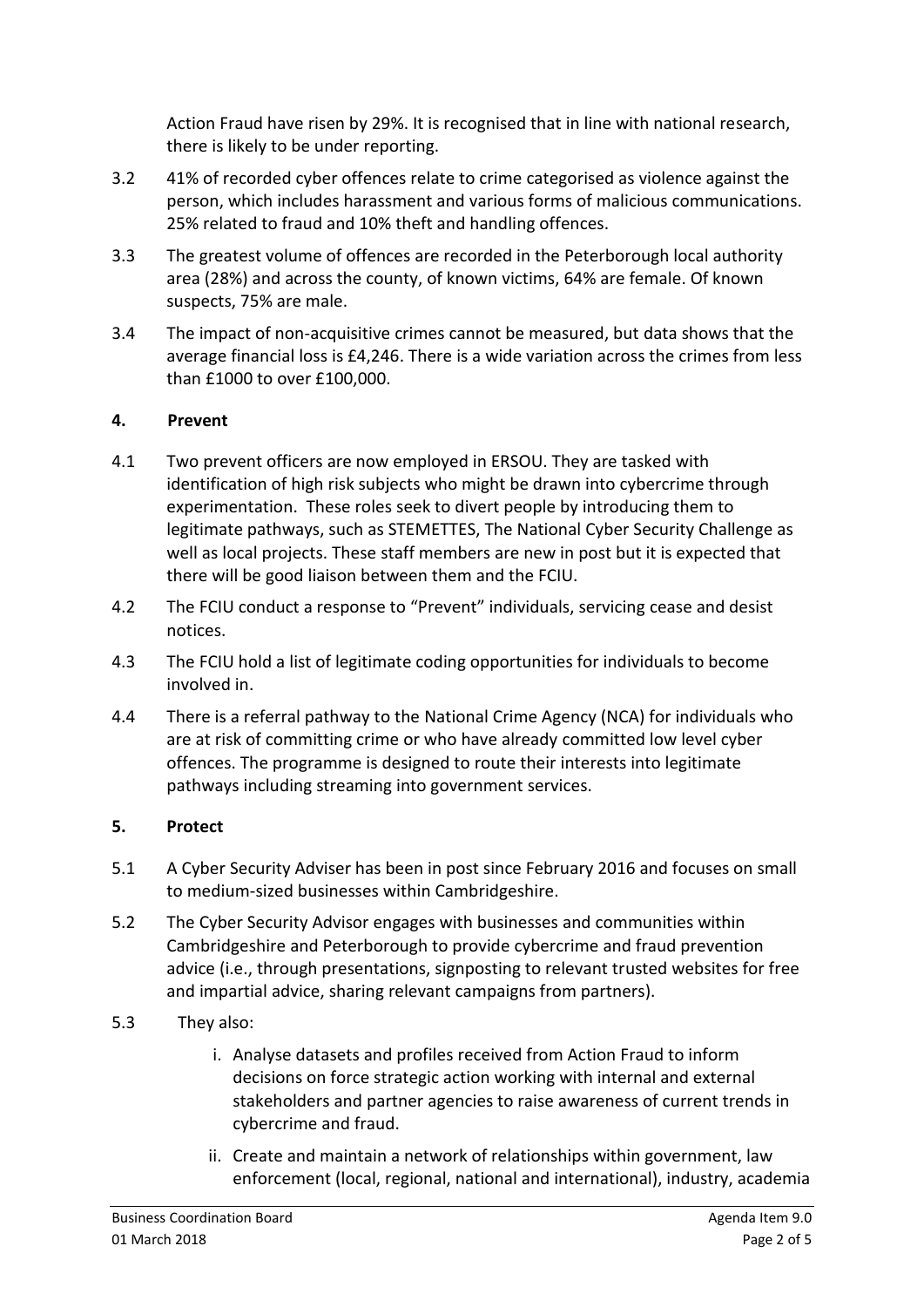and business to encourage joint working to tackle cybercrime and fraud related problems within the local communities.

- iii. Coordinate local activities in conjunction with the Get Safe Online policing partnership programme, local banks and businesses, local council and academia and the Office of the Police and Crime Commissioner. Activities have included a Get Safe Online live event over two days in central Cambridge (attended by 12,000 people and over 80 local businesses), two cybercrime conferences (one public and one business) and supporting events arranged by local banks, local council and businesses.
- iv. Created the Community Cyber Ambassador (CCA) to raise awareness at a grassroots level within communities. 120 individuals within the force, services partners (Fire and Rescue Service) and local communities in Cambridgeshire have been given awareness training and promote awareness within their local communities.
- v. Horizon scanning of future technologies to identify new ways of working and partnerships and emerging threats and trends in fraud and cybercrime.
- 5.4 The FCIU has helped to implement the banking protocol within Cambridgeshire. This protocol means that bank staff can alert police to when they feel a customer maybe being scammed. Even though this has only been running since September 2017 it has already prevented £101,450 from being fraudulently obtained from Cambridgeshire residents.
- 5.5 Operation Signature phase 1 is currently in operation. Victims within Cambridgeshire are sent a bespoke factsheet regarding the crime they had reported to try and prevent further frauds occurring. Phase 2 is being developed in partnership with the Fire and Rescue Service, Age UK, Trading Standards, Victim Support and The Bobby Scheme. This phase is looking at how to identify and create an individually tailored action plan for those at the highest risk of repeat frauds.

## **6 Prepare**

- 6.1 The FCIU was set up with two PCs who were to be technicians and two DCs who were to be investigators. It has become evident that this division of roles did not work and therefore all cybercrime officers are now both technicians and investigators.
- 6.2 A drop in session is run every two weeks to allow officers on division is discuss any cyber related crime they are investigating.
- 6.3 There are five online training packages (Introduction, First Responder, Investigation, Digital Communications, Social Media, Cyber Crime and Policing and Introduction to Communication Data and Cybercrime) which are available to officers. These are due to be updated by the College of Policing.
- 6.4 There is an acknowledged gap within IPLDP (initial PC training) and ICIDP (Detective training) where there is limited or no cybercrime inputs. This is being raised through Learning and Development and is likely to be addressed soon. There are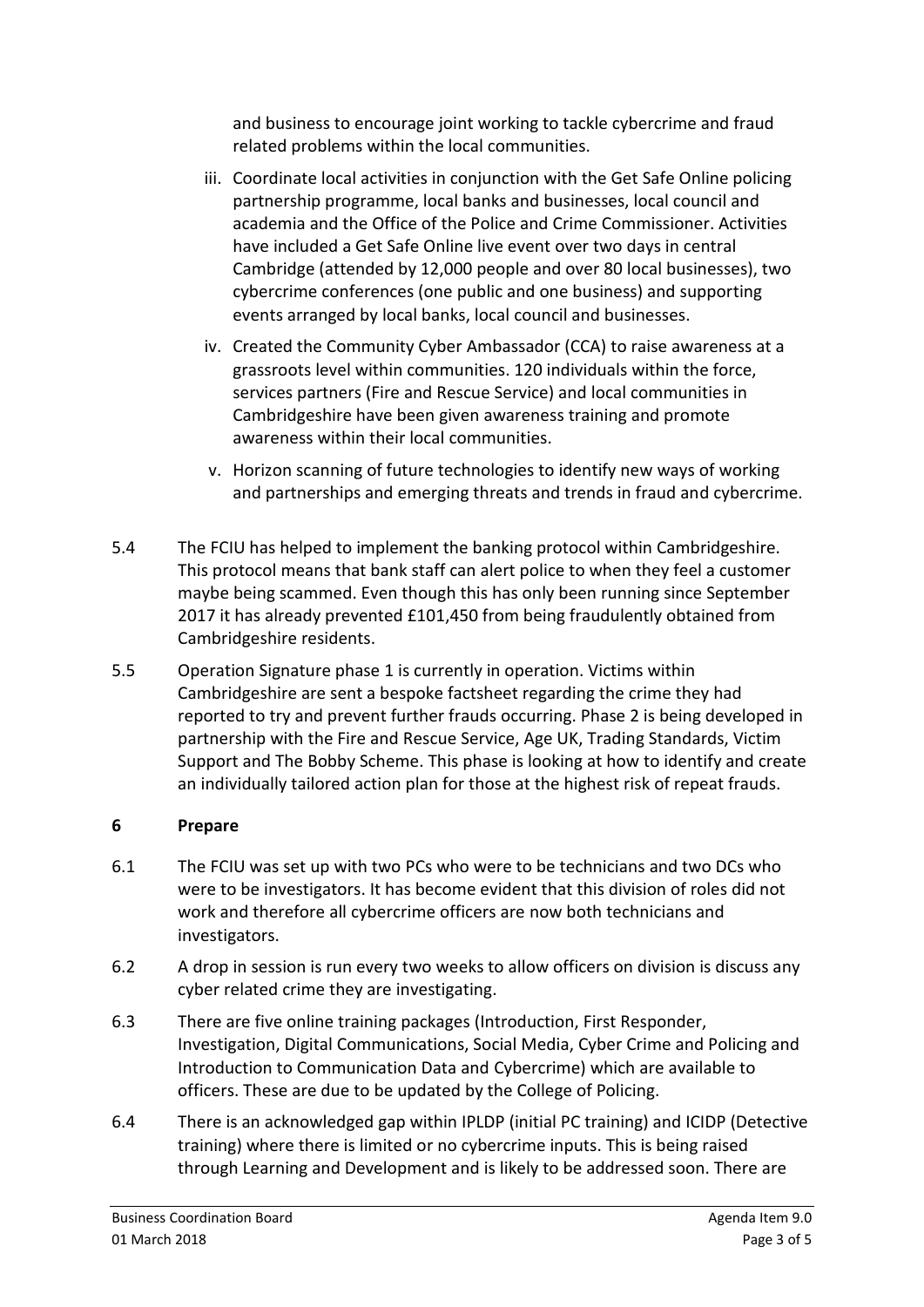some new learning apps which are being trialled to see if these are a suitable way of training and maintaining officer's digital awareness.

- 6.5 Mainstream cybercrime training (MCCT and MCCT2) was undertaken in 2015 and 225 officers were trained. This trains officers in open source investigations. This needs reviewing however to ensure that all new DCs are being trained.
- 6.6 Basic fraud investigation is being taught at both stages of training with inputs regarding financial investigations also being taught at the DC level.
- 6.7 Researching, Identifying and Tracing the Electronic Suspect (RITES) course has been taught to 23 officers within the Central Intelligence Bureau with a further 15 being trained mid-January 2018. This is a higher level of open source investigation than the MCCT training provides.
- 6.8 There have been 16 officers trained as Digital Media Investigators. These are an additional role to officers' main responsibilities and it was envisaged that these trained individuals would be able to give advice and guidance around any investigation which had a digital element. This will require a review to ensure capability meets the current demand.
- 6.9 The four Cyber Investigators within the FCIU are all trained DMIs and support divisional units. A Digital Media Coordinator oversees the DMIs, triaging the requests for support and disseminating the tasks to the most relevant DMI. This role sits within the FCIU at DS level.

## **7 Pursue**

- 7.1 The FCIU works closely with ERSOU as well as supporting other internal departments.
- 7.2 Investigations can be tasked to ERSOU through the tasking process. ERSOU take on investigations which are regional/international issues, or which require technical expertise that is not available within the force.
- 7.3 The FCIU's remit is to deal with serious and/or complex crimes which local officers would not have the technical expertise or experience to be able to investigate effectively. The FCIU is tasked via direct referrals from divisional officer, the IMU or through the tasking process.
- 7.4 All sextortion investigations are investigated by the FCIU, due to the digital nature of the investigation and the acknowledgement of the risk to individuals.
- 7.5 The FCIU has the technical equipment to perform a triage function at a crime scene. This assists in the identification of what should be seized from the scene and where on the device it is stored for clearly direction through to the DFU. However full implementation and force awareness is still being implemented.
- 7.6 Since May 2017 the FCIU has investigated 52 crimes/incidents as well as providing support to an additional 60 divisional investigations and conducting 86 technical examinations.

## **8 Future developments**